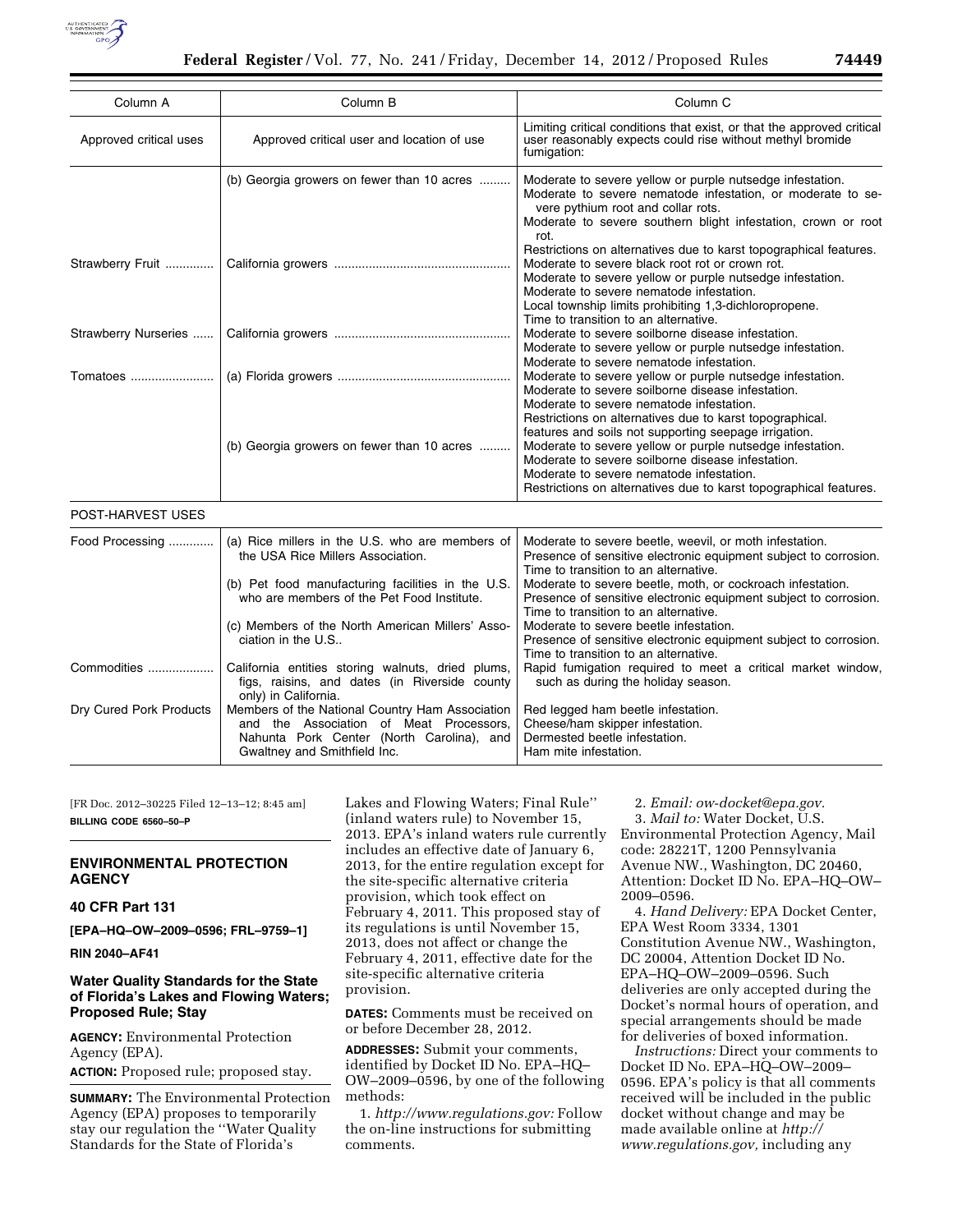personal information provided, unless the comment includes information claimed to be Confidential Business Information (CBI) or other information whose disclosure is restricted by statute. Do not submit information that you consider to be CBI or otherwise protected through *http:// www.regulations.gov* or email. The *http://www.regulations.gov* Web site is an ''anonymous access'' system, which means EPA will not know your identity or contact information unless you provide it in the body of your comment. If you send an email comment directly to EPA without going through *http:// www.regulations.gov* your email address will be automatically captured and included as part of the comment that is placed in the public docket and made available on the internet. If you submit an electronic comment, EPA recommends that you include your name and other contact information in the body of your comment and with any disk or CD–ROM you submit. If EPA cannot read your comment due to technical difficulties and cannot contact you for clarification, EPA may not be able to consider your comment. Electronic files should avoid the use of special characters, any form of encryption, and be free of any defects or viruses. For additional information

about EPA's public docket, visit EPA Docket Center homepage at *http:// www.epa.gov/epahome/dockets.htm.* 

An electronic version of the public docket is available through EPA's electronic public docket and comment system, EPA Dockets. You may use EPA Dockets at *http://www.regulations.gov* to view public comments, access the index listing of the contents of the official public docket, and to access those documents in the public docket that are available electronically. For additional information about EPA's public docket, visit EPA Docket Center homepage at *http://www.epa.gov/epahome/ dockets.htm.* Although listed in the index, some information is not publicly available, i.e., Confidential Business Information (CBI) or other information whose disclosure is restricted by statute. Certain other material, such as copyright material, is not placed on the Internet and will be publicly available only in hard copy form. Publicly available docket materials are available either electronically in *http:// www.regulations.gov* or in hard copy at the Docket Facility. The Office of Water (OW) Docket Center is open from 8:30 a.m. to 4:30 p.m., Monday through Friday, excluding legal holidays. The OW Docket Center telephone number is 202–566–1744 and the Docket address is OW Docket, EPA West, Room 3334, 1301 Constitution Ave. NW., Washington, DC 20004. The Public Reading Room is open from 8:30 a.m. to 4:30 p.m., Monday through Friday, excluding legal holidays. The telephone number for the Public Reading Room is (202) 566–1744.

**FOR FURTHER INFORMATION CONTACT:** For information concerning this rulemaking, contact: Tracy Bone, U.S. EPA, Office of Water, Mailcode 4305T, 1200 Pennsylvania Avenue NW., Washington DC 20460; telephone number 202–564– 5257; email address: *bone.tracy@epa.gov.* 

#### **SUPPLEMENTARY INFORMATION:**

#### **I. General Information**

#### *Does this action apply to me?*

Citizens concerned with water quality in Florida may be interested in this rulemaking. Entities discharging nitrogen or phosphorus to lakes and flowing waters of Florida could be indirectly affected by this rulemaking because water quality standards (WQS) are used in determining National Pollutant Discharge Elimination System (NPDES) permit limits. Categories and entities that may ultimately be affected include:

| Category | Examples of potentially affected entities                                                                     |
|----------|---------------------------------------------------------------------------------------------------------------|
|          | Industries discharging pollutants to lakes and flowing waters in the<br>State of Florida.                     |
|          | Publicly-owned treatment works discharging pollutants to lakes and<br>flowing waters in the State of Florida. |
|          | Entities responsible for managing stormwater runoff in Florida.                                               |

This table is not intended to be exhaustive, but rather provides a guide for entities that may be affected by this action. Other types of entities not listed in the table, such as nonpoint source contributors to nitrogen and phosphorus pollution in Florida's waters may be indirectly affected through implementation of Florida's water quality standards program (i.e., through Basin Management Action Plans (BMAPs)). Any parties or entities conducting activities within watersheds of the Florida waters covered by this rule, or who rely on, depend upon, influence, or contribute to the water quality of the lakes and flowing waters of Florida, may be indirectly affected by this rule. To determine whether your facility or activities may be affected by this action, you should carefully examine the language in 40 CFR 131.43, which is the final rule. If you have questions regarding the applicability of this action to a particular entity, consult

the person listed in the preceding **FOR FURTHER INFORMATION CONTACT** section.

### **II. Background**

On December 6, 2010, EPA's final inland waters rule, entitled ''Water Quality Standards for the State of Florida's Lakes and Flowing Waters; Final Rule,'' was published in the **Federal Register** at 75 FR 75761, and codified at 40 CFR 131.43. The final inland waters rule established numeric nutrient criteria in the form of total nitrogen, total phosphorus, nitrate+nitrite, and chlorophyll *a* for the different types of Florida's inland waters to assure attainment of the State's applicable water quality designated uses. More specifically, the numeric nutrient criteria translated Florida's narrative nutrient provision at Subsection 62–302.530(47)(b), Florida Administrative Code (F.A.C.), into numeric values that apply to lakes and springs throughout Florida and flowing

waters outside of the South Florida Region. (EPA has distinguished the South Florida Region as those areas south of Lake Okeechobee and the Caloosahatchee River watershed to the west of Lake Okeechobee and the St. Lucie watershed to the east of Lake Okeechobee.) The final inland waters rule seeks to improve water quality, protect public health and aquatic life, and achieve the long-term recreational uses of Florida's waters, which are a critical part of the State's economy.

Two portions of EPA's original inland waters rule—numeric nutrient criteria for Florida's streams and default downstream protection values (DPVs) for unimpaired lakes—were remanded to EPA on February 18, 2012 by the U.S. District Court for the Northern District of Florida (*FWF* v. *Jackson,* 4:08–cv– 00324–RH–WCS). Per the terms of a Consent Decree, EPA is required to sign proposed criteria for these remanded portions by November 30, 2012 and to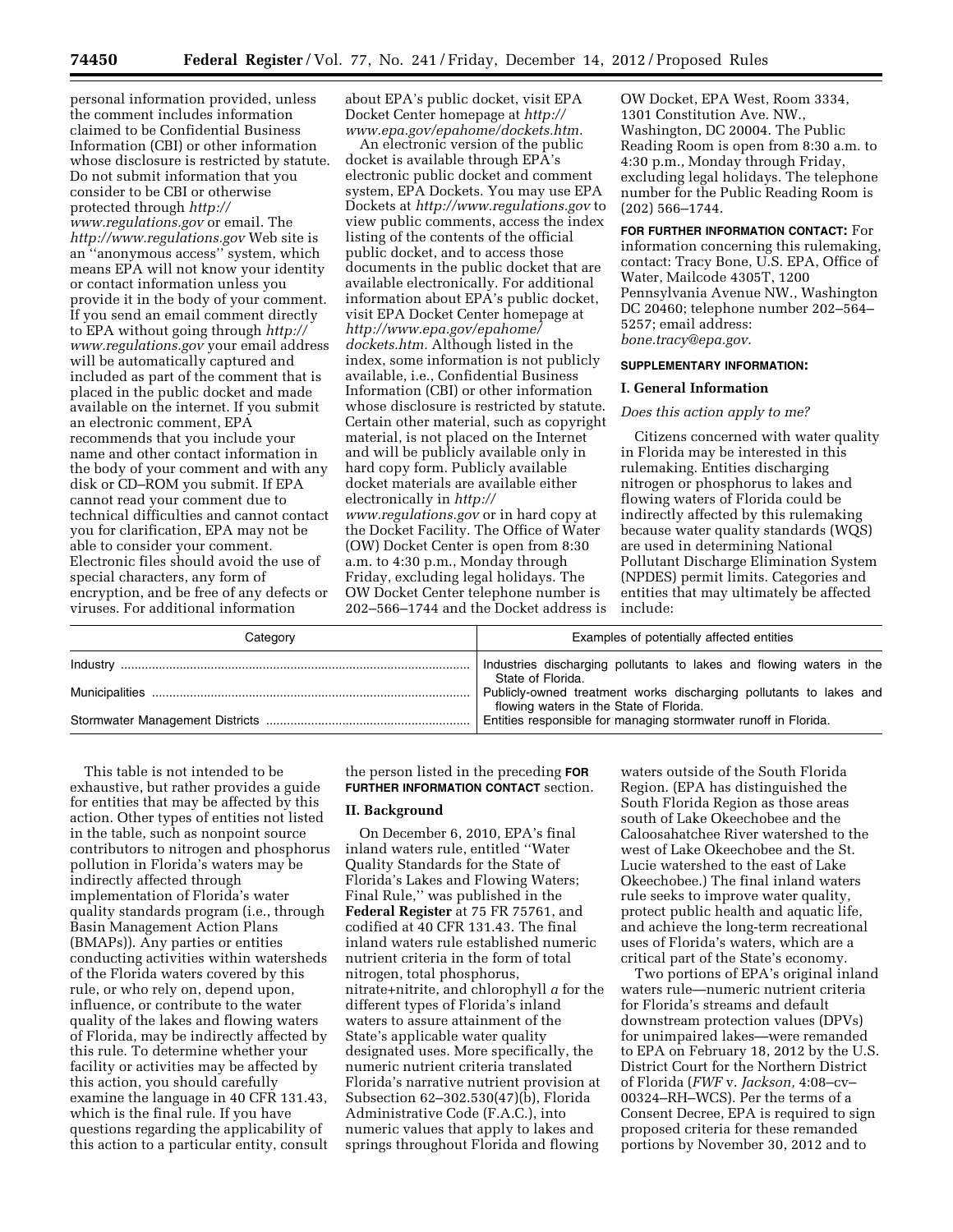sign a notice of final rulemaking for such portions by August 31, 2013.

## **III. Stay of 40 CFR 11.43 (a)–(d)**

## *A. Rationale for Staying 40 CFR 131.43 (a)–(d) until November 15, 2013*

As stated in the rule itself (75 FR 75761, December 6, 2010), the inland waters rule was originally scheduled to take effect on March 6, 2012, except for the site-specific alternative criteria (SSAC) provision at 40 CFR 131.43(e), which took effect on February 4, 2011. However, after securing approval from the district court judge presiding over the Consent Decree, EPA published an extension of the March 6, 2012 effective date of the rule for four months to July 6, 2012 (77 FR 13497) to provide time for the Florida Department of Environmental Protection (FDEP) to adopt and submit its final nutrient rules to EPA for review and approval or disapproval under CWA section 303(c). FDEP officially submitted its final nutrient rules to EPA on June 13, 2012. On July 6, 2012 (77 FR 39949), after securing approval from the district court judge presiding over the Consent Decree, EPA published a six-month extension of the July 6, 2012 effective date of the rule to January 6, 2013 in order to avoid the confusion and inefficiency that could occur should Federal criteria become effective while EPA reviewed the recently adopted and submitted State nutrient rules for approval or disapproval under CWA section 303(c).

FDEP's rules include numeric criteria for all freshwater lakes, all springs, some inland flowing waters, and certain estuaries, as well as narrative provisions addressing protection of downstream waters. EPA reviewed FDEP's nutrient rules, in conjunction with the supporting documentation provided, and approved FDEP's rules pursuant to section 303(c) of the CWA. EPA's approval letter is available at: *http:// www.epa.gov/lawsregs/rulesregs/ florida*\_*index.cfm.* 

FDEP's numeric nutrient criteria apply to a subset of flowing waters covered by EPA's January 14, 2009 determination and the Consent Decree; therefore, EPA must propose federal criteria for those flowing waters not covered by FDEP's rule. In a separate action, EPA is re-proposing federal criteria that were remanded to EPA on February 18, 2012, that would apply only to those flowing waters not covered by Florida's newly approved water quality standards.

However, at this time, implementation of Florida's EPAapproved rules is unclear. A provision

included in Florida's Rule, specifically subsection 62–302.531(9), F.A.C., casts some doubt as to whether the newly approved state water quality standards will go into effect if EPA proposes and promulgates numeric nutrient criteria for streams not covered by the State water quality standards. Therefore, it is unclear whether an EPA proposal to ''gap fill,'' or establish numeric criteria for nutrients for Florida flowing waters that FDEP does not cover in its Rule, would trigger 62–302.531(9), F.A.C. and result in much of Florida's newly approved state water quality standards not taking effect. See 62–302.531(9), F.A.C. In addition, due to a recent administrative challenge filed in the State of Florida Department of Administrative Hearings, there is uncertainty as to whether FDEP will be able to implement its newly approved state water quality standards consistent with FDEP's ''Implementation of Florida's Numeric Nutrient Standards'' (September 2012), a document describing how FDEP will implement its standards that EPA relied on in its approval.

This stay would provide EPA time to clarify implementation of Florida's rules approved by EPA under CWA section 303(c) and take corresponding final action on EPA's proposal for the remanded portions of the inland waters rule (streams and default downstream protection values (DPVs) for unimpaired lakes), for which a notice of final rulemaking action must be signed by August 31, 2013, and which EPA expects would take effect on or around November 15, 2013. In addition, the stay would provide EPA time to initiate rulemaking to withdraw the corresponding Federal criteria for freshwater lakes and springs if Florida's criteria for freshwater lakes and springs will be implemented by the State, e.g., if 62–302.531(9), F.A.C. is not triggered.

If, following consideration of public comment, EPA takes final action to stay these provisions, these provisions will be stayed until November 15, 2013. For more information on these actions, go to *http://www.epa.gov/region4/water/wqs/ index.html.* 

#### **IV. Statutory and Executive Order Reviews**

## *A. Executive Order 12866: Regulatory Planning and Review and Executive Order 13563: Improving Regulation and Regulatory Review*

This action is not a ''significant regulatory action'' under the terms of Executive Order 12866 (58 FR 51735, October 4, 1993), since it merely stays certain sections of an already

promulgated rule, and is therefore not subject to review under Executive Order 12866 and 13563 (76 FR 3821, January 21, 2011).

# *B. Paperwork Reduction Act*

This action does not impose an information collection burden under the provisions of the *Paperwork Reduction Act,* 44 U.S.C. 3501 *et seq.* Burden is defined at 5 CFR 1320.3(b). This action does not impose any information collection burden, reporting or record keeping requirements on anyone.

## *C. Regulatory Flexibility Act*

The Regulatory Flexibility Act (RFA) generally requires an agency to prepare a regulatory flexibility analysis of any rule subject to notice and comment rulemaking requirements under the Administrative Procedure Act or any other statute unless the agency certifies that the rule will not have significant economic impact on a substantial number of small entities. Small entities include small businesses, small organizations, and small governmental jurisdictions. For purposes of assessing the impacts of this action on small entities, small entity is defined as: (1) A small business as defined by the Small Business Administration's (SBA) regulations at 13 CFR 121.201; (2) a small governmental jurisdiction that is a government of a city, county, town, school district or special district with a population of less than 50,000; and (3) a small organization that is any not-forprofit enterprise which is independently owned and operated and is not dominant in its field.

This proposed rule does not establish any requirements that are applicable to small entities, but rather merely stays certain sections of already promulgated requirements. Thus, I certify that this rule will not have a significant economic impact on a substantial number of small entities.

### *D. Unfunded Mandates Reform Act*

This proposed rule does not contain a Federal mandate that may result in expenditures of \$100 million or more for State, local, and tribal governments, in the aggregate, or the private sector in any one year. This proposed rule merely stays certain sections of an already promulgated regulation.

This proposed rule is also not subject to the requirements of section 203 of UMRA because it contains no regulatory requirements that might significantly or uniquely affect small governments. This proposed rule does not establish any requirements that are applicable to small entities, but rather merely stays